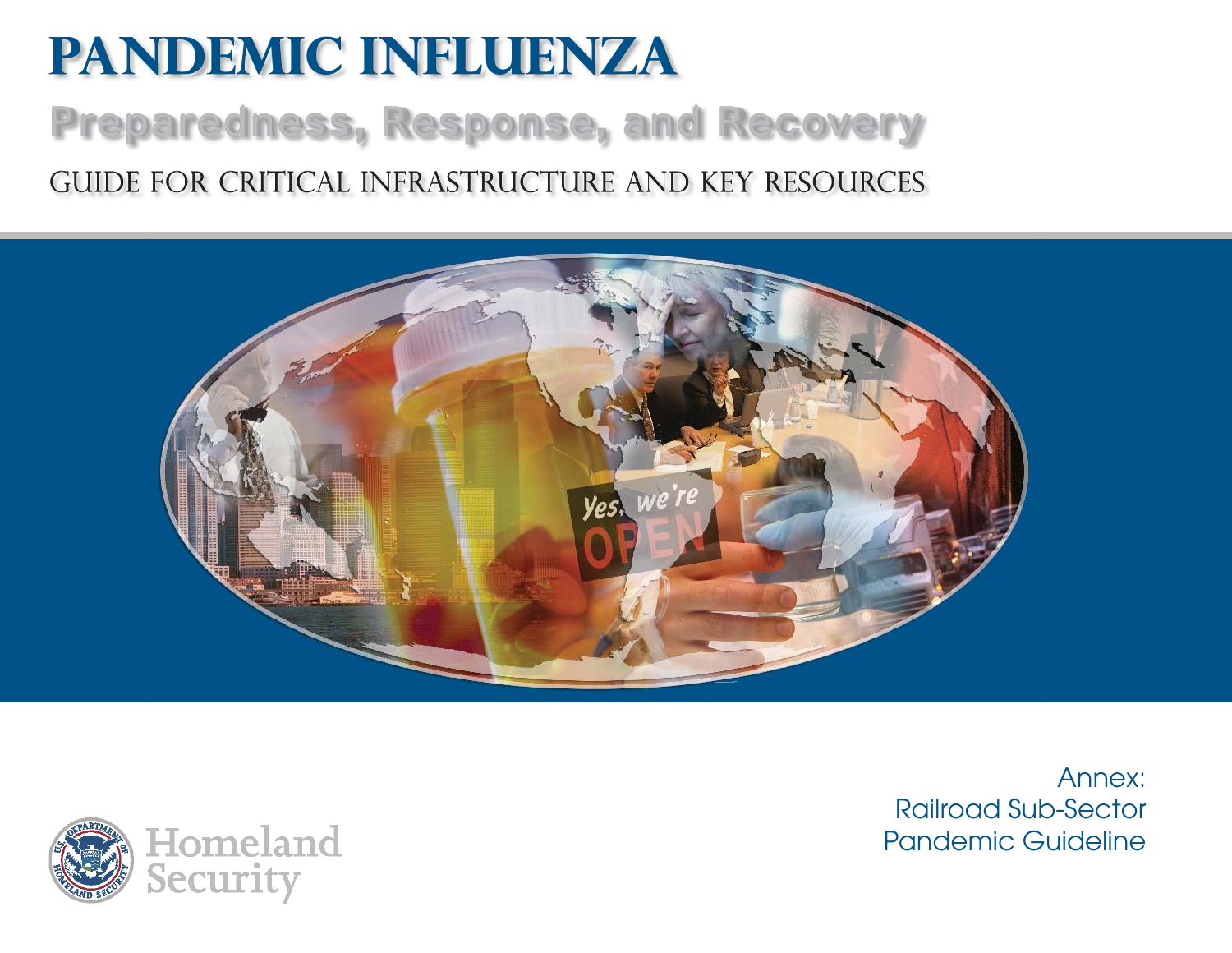

# **ANNEX: Railroad Sub-Sector Pandemic Influenza Planning Guideline**

**Purpose:** This Sector-specific guideline is an annex to the *Pandemic Influenza Preparedness, Response, and Recovery Guide for Critical Infrastructure and Key Resources* (*CIKR Pandemic Influenza Guide*) and intends to assist owners and operators within the Freight and Passenger Railroad Sub-Sector of the Transportation Sector with planning for a catastrophic pandemic influenza. Organizations that fail to prepare for such a prolonged catastrophic event may find themselves without the staff, equipment, or supplies necessary to continue providing essential transportation services for their customers and the nation. For a copy of the complete CIKR Pandemic Influenza Guide, please see [www.pandemicflu.gov/plan/pdf/cikrpandemicinfluenzaguide.pdf](http://www.pandemicflu.gov/plan/pdf/cikrpandemicinfluenzaguide.pdf).

**How to Use Guidelines:** The guidelines serve as a non-prescriptive reference for owner-operators and a practical tool that emergency planners can use to augment and tailor their existing emergency response plans given the unique challenges an influenza pandemic presents. **It is important to integrate this influenza pandemic planning with your organization's existing business continuity and emergency response plans and/or the CIKR Pandemic Influenza Guide's comprehensive framework for influenza pandemic catastrophic planning.** This annex addresses the major challenges the Railroad Sub-Sector may face and should assess in its pandemic influenza planning within the seven key areas of vulnerability highlighted in blue boxes in the Guideline. While not necessarily applicable to all organizations in a given sector, each relevant *Action*, *Supporting Action,* and *Question* in this Guideline can be integrated and managed as a separate checklist item during the planning process.

- •**Actions**: These are primary checklist items with numerous related supporting actions and questions to consider.
- • **Supporting Actions**: Expanding on the overarching action, these supporting actions offer specific suggestions for further study. **Questions to Consider**: These questions are designed to focus on the main and supporting actions. The questions are not comprehensive; they are designed simply to represent a starting point to stimulate thinking about further actions and options.

**Planning Assumptions:** Influenza pandemics are unpredictable events; it is impossible to forecast their characteristics or severity accurately. The Centers for Disease Control and Prevention define a severe pandemic influenza as a Category 4 or 5 with case fatality ratio of 1 percent or higher. Given today's highly mobile population, if a severe pandemic influenza emerges, outbreaks may occur nearly simultaneously across the country making reallocation of resources more difficult than in other emergencies. Therefore, each sector must rely primarily on its own internal resources and workers, for protection (including security) and response. While an influenza pandemic will likely affect a given community for six to eight weeks, nationally a wave may linger for up to 12 weeks. Thus, even though a community outbreak may have subsided, businesses in those communities that depend on a national supply chain may find themselves without the necessary materials, supplies, and workforce because other communities across the country may still be affected by an outbreak. The guidance, which is based on disease impact assumptions ([pandemicflu.gov/plan/pandplan.html](http://pandemicflu.gov/plan/pandplan.html)) from the CDC, includes the following:

- •*Susceptibility to the influenza pandemic virus will be universal.*
- •*Once sustained person-to-person transmission begins, the disease will spread rapidly around the globe.*
- •*The clinical disease attack rate will likely be 30 percent or higher in the overall population during the influenza pandemic.*
- • *Rates of absenteeism will depend on the severity of the influenza pandemic. In a severe influenza pandemic, absenteeism attributable to illness, the need to care for ill family members and fear of infection may reach 40 percent during the peak weeks of a community outbreak.*
- •*Epidemics will last 6-8 weeks in affected communities.*
- •*Multiple waves (periods where community outbreaks strike across the country) will likely occur with each lasting 2-3 months*.

For detailed information on the complete set of planning assumptions and the influenza pandemic context, see Section 3 of the *CIKR Pandemic Influenza Guide* and other Federal guidance at [www.pandemicflu.gov](http://www.pandemicflu.gov/).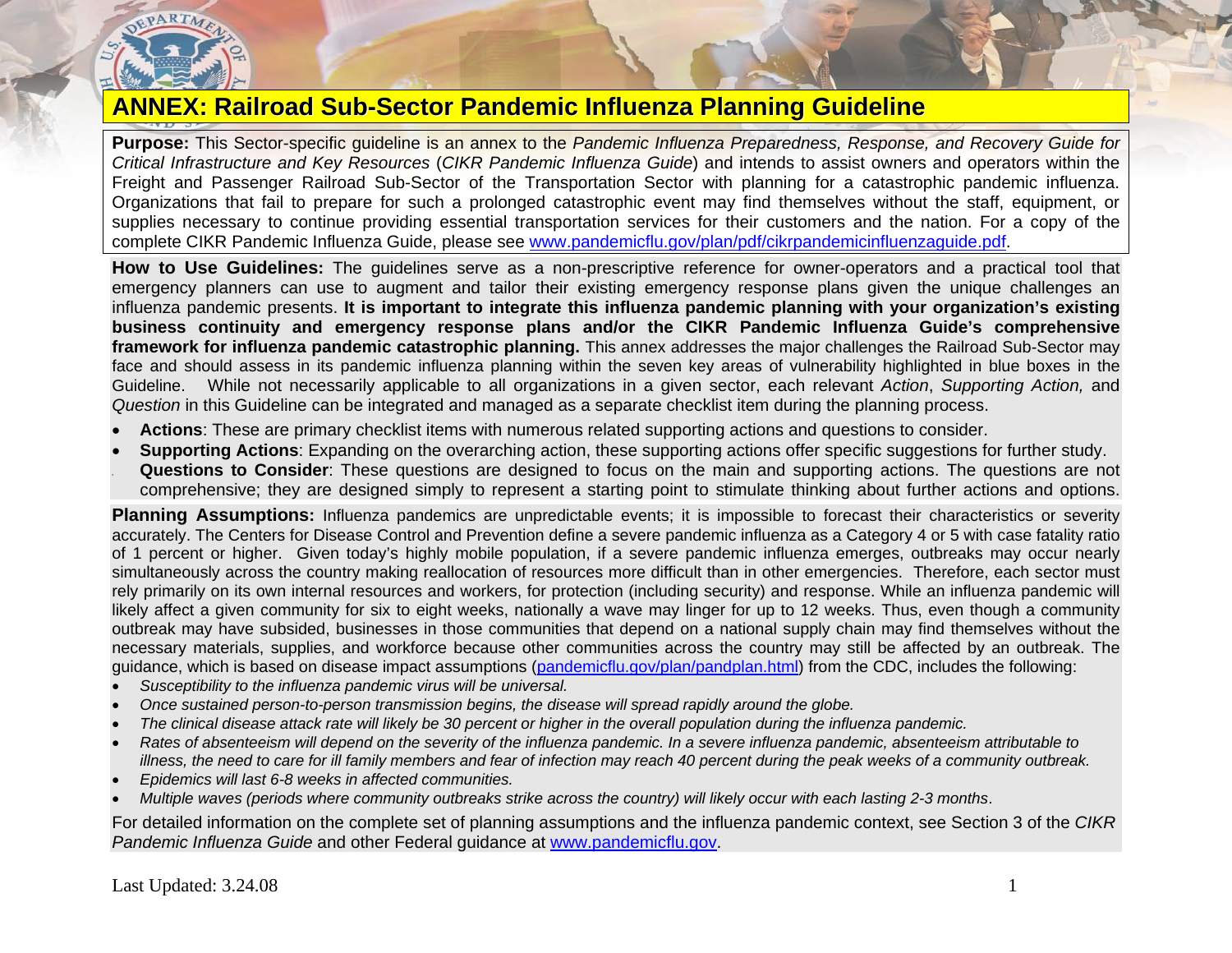

## ESSENTIAL SERVICES, FUNCTIONS, AND PROCESSES

More than a century ago, freight and passenger railroads drove the Nation's economy. Today, rail remains a vital link in our national transportation network. Disruption to the continuous operations of these essential services may generate severe challenges to local, regional, and national economic and social stability. Proactive planning with emergency management and safety officials, and other government, leaders will help integrate railroad operations into Federal, State, and local emergency response planning. Primarily a service provider, the Railroad Sector's function is transporting goods/products and people. Specific functions and processes include: *receiving, holding, securing and managing passengers and goods; providing customer service support; managing rail terminal and intermodal transfer operations; providing control center functions; coordinating scheduling and dispatch; collecting revenue and paying accounts; providing HR support; sustaining business operations; maintaining critical equipment; and ensuring passenger-, worker-, and operational-safety and security.*

#### **ACTION Identify and assess essential services, functions, and processes. √ SUPPORTING ACTIONS QUESTIONS TO CONSIDER**   $\Box$  $\Box$  $\Box$  $\Box$  $\Box$  $\Box$ Prioritize and maintain the essential services, functions, and processes required to sustain essential business operations. Identify and assess critical customers given their value to sustaining the organization and the community. Prioritize services/functions given their value to essential customers and community. Identify potential "non-essential" services, functions, and processes that can be suspended or adapted to other more essential uses. Communicate with critical customers and local emergency response officials the need to jointly plan and prepare for an influenza pandemic. Coordinate in advance with critical supporting organizations to plan for ways to continue essential business operations and support workers if revenue flows are substantially impacted (e.g., insurance carriers, lending institutions, government officials). • What potential impacts on demand from your most critical passenger/customers will a severe influenza pandemic create? How would these impacts affect your operations? For example, disease containment strategies and public fear may substantially lower demand and/or constrain the numbers of passengers you can safely transport. • Are the businesses and other destinations where your passengers typically travel likely to continue operating during an influenza pandemic? How might this impact passenger demand levels, especially for regional passenger railroads? • How might geographic and population differences affect passenger and freight demand? For example, differences in demand based on rural versus suburban/urban areas and more reliance in large less populated regions on trains as a key mode of transportation? •Will your major customers continue to operate during an influenza pandemic? If so, at what level will they operate? How might changes impact freight operational requirements? For example, what are the impacts if "non-essential" labor-intensive businesses that are major rail transportation customers reduce operations or close temporarily during an influenza pandemic wave? Are there differences in impacts for Class 1 vs. regional? What occurs if key international producers and shippers are affected by worker absenteeism and/or travel restrictions? • If an influenza pandemic reduces the numbers of available workers to operate trains, is there a way to prioritize the cargo to ensure the most essential goods/products (e.g., coal for electrical plants, chemicals for water treatment facilities) are transported first? • How might normal services be adapted to support the community, region, or nation during a severe influenza pandemic? For example, in response to public health guidance on protection measures, could trained staff be assigned to assess rail passengers' health, provide masks and hand cleaning supplies, and/or ensure social distancing measures are followed in seating arrangements? Can cars be added so there would be fewer passengers per car? Could passenger trains be reconfigured or employed as is to haul specific freight such as smaller packages of critical goods, medical supplies and vaccines? In collaboration with community, public health and railroad emergency operations personnel could train stations be used as emergency shelters or medical triage sites temporarily?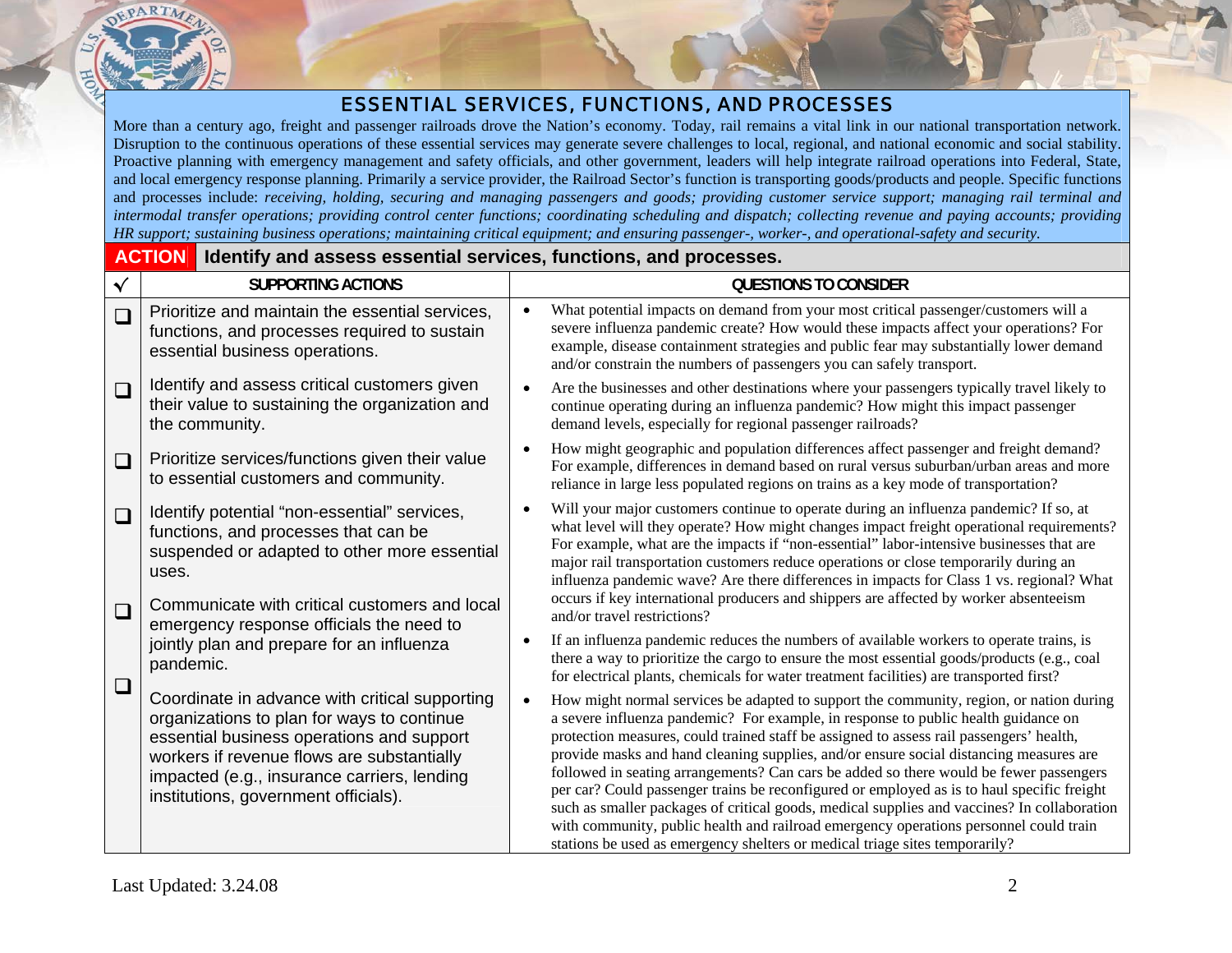

#### ESSENTIAL ASSETS AND EQUIPMENT

Unlike other disasters, an influenza pandemic will not directly damage physical assets and infrastructure. However, emergency planners should assess the indirect impact absenteeism could have on essential equipment operations and maintenance, and on other physical assets such as essential primary and supporting facilities. High absentee rates will not only make it difficult to operate all equipment at normal levels but will also delay in-house maintenance and repair of assets and equipment, including engines, cars, communications, electronics, signals and rails. A pandemic's impact on the supply chain could substantially limit or delay the availability of essential "just-in-time" replacement parts and supplies. Essential assets and equipment include: *locomotives; freight, passenger and specialty cars; rail and rail yard maintenance, repair and safety equipment; refueling storage and transfer equipment; customer ticketing; signal houses; electronic computers and internet interface; security assets; and wireless and wired telecommunications for coordination and movement monitoring, dispatch and safety.*

|          | <b>ACTION</b><br>Review all equipment critical to support each essential function.                                                  |                                                                                                                                                                                                                                                                                                                                                                         |  |  |
|----------|-------------------------------------------------------------------------------------------------------------------------------------|-------------------------------------------------------------------------------------------------------------------------------------------------------------------------------------------------------------------------------------------------------------------------------------------------------------------------------------------------------------------------|--|--|
|          | <b>SUPPORTING ACTIONS</b>                                                                                                           | <b>QUESTIONS TO CONSIDER</b>                                                                                                                                                                                                                                                                                                                                            |  |  |
|          | Identify assets, and equipment that must<br>operate continuously and/or at key periods to<br>sustain essential functions processes. | Can you modify typical processes temporarily to sustain essential assets and equipment?<br>For example, can you use essential railroad equipment in a less demanding manner (reduce<br>travel speed, suspend less essential routes) to decrease maintenancerepair requirements?                                                                                         |  |  |
| $\Box$   | Plan to rely on in-house or available local                                                                                         | Can you close non-essential facilities and consolidate operations and supplies? For<br>example, can you operate fewer rail maintenance sites and consolidate dispatch centers?                                                                                                                                                                                          |  |  |
| $\sqcup$ | maintenance and repair/replacement support<br>for 2-3 months during an influenza pandemic<br>wave.                                  | What are the recurring maintenance requirements of the facilities/structures used to house<br>equipment, passengers, freight and employees? Do they demand a continuous level of<br>operations, maintenance and repair? What backup options exist in cases such as HVAC<br>breakdowns during times of reduced worker availability and extreme weather?                  |  |  |
|          | Review the primary and supporting assets to<br>identify potential single-point failures and<br>possible cascading consequences.     | Have you considered all possible primary/supporting asset/equipment challenges (e.g.,<br>operator and maintenance availability; fuel/electricity availability and security; emergency<br>repair; repair part accessibility; security/safety equipment availability; Railinc data<br>management; telecommunications for scheduling and control; and dispatch resilience  |  |  |
|          | Consider how each action relates to those<br>developed to address other emergencies in                                              | across all railroad companies controlling the different railways)?                                                                                                                                                                                                                                                                                                      |  |  |
|          | existing Railroad business contingency plans,<br>and in the Transportation Sector-Specific Plan                                     | Have you developed standard operating and emergency procedures for your essential<br>processes and equipment? If so, have you distributed them broadly to managers and staff?                                                                                                                                                                                           |  |  |
|          | to the National Infrastructure Protection Plan<br>(NIPP).See: www.dhs.gov/xlibrary/assets/<br>Transportation_Base_Plan_5_21_07.pdf. | Have you assessed all primary and supporting rail systems with your contractors and other<br>key stakeholders to identify potential single-point failures in that network? For example,<br>assessments with your contractors working intermodal transfer site and operational support<br>equipment, food and catering suppliers, and independent wreck clearance crews. |  |  |

|                                                                           | <b>ACTION</b> Prepare to sustain essential equipment for a wave lasting up to three months.                                                                                    |  |  |
|---------------------------------------------------------------------------|--------------------------------------------------------------------------------------------------------------------------------------------------------------------------------|--|--|
| <b>SUPPORTING ACTIONS</b>                                                 | <b>QUESTIONS TO CONSIDER</b>                                                                                                                                                   |  |  |
| Prioritize the options available to support<br>demands on your resources. | Is there excess operational capacity available in your essential assets to sustain functions<br>and reduce demand on equipment and workers? For example, sufficient numbers of |  |  |
| Assess recurring and preventative<br>maintenance requirements.            | locomotives and/or freight/passenger cars to rotate into service to sustain essential<br>operations if equipment failures occur and repair parts are unavailable?              |  |  |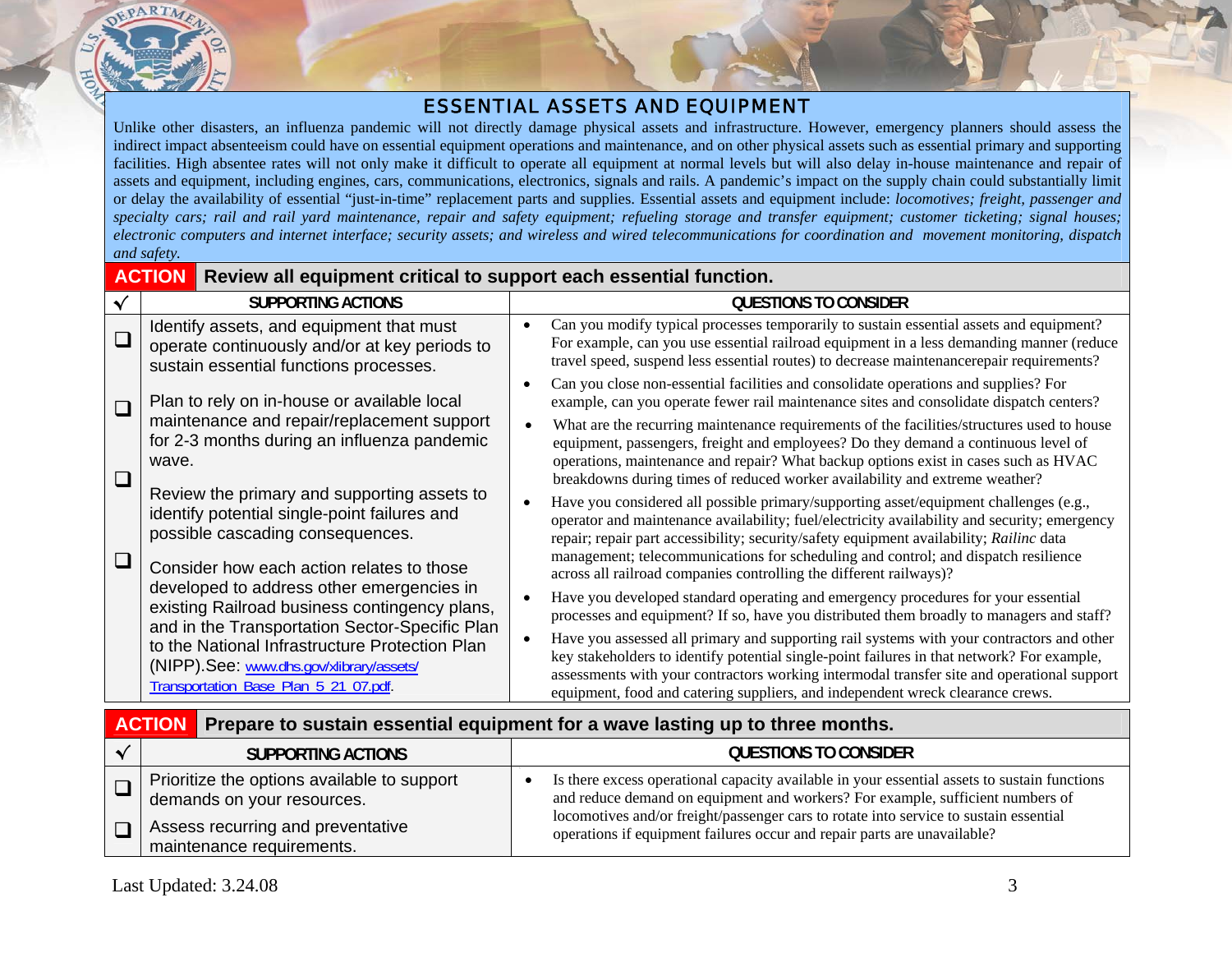|  | Assess implications if essential assets fail<br>early on during the influenza pandemic<br>outbreak.    | If you deem a mutual aid program may be useful, who would you collaborate among<br>regional or smaller Class 3 railroads or with Class 1 railroads to share a maintenance site<br>stocked with adequate repair equipment/supplies and shared key workers?                                                                                |
|--|--------------------------------------------------------------------------------------------------------|------------------------------------------------------------------------------------------------------------------------------------------------------------------------------------------------------------------------------------------------------------------------------------------------------------------------------------------|
|  | Consider establishing an influenza pandemic<br>mutual aid program among similar                        | What is the frequency for routine maintenance on essential primary/secondary assets and<br>equipment? How critical is it to perform on this schedule? Can you defer or accelerate<br>essential equipment scheduled maintenance on short notice?                                                                                          |
|  | small/medium and even large organizations to<br>assist each other with sustaining essential<br>assets. | What is the frequency and labor-intensive nature of all types of typical safety inspections<br>(e.g., engines, rails, brakes, etc.)? Can you safely defer any of these with appropriate<br>waivers and safety oversight to reduce impacts on other essential equipment and workers?                                                      |
|  |                                                                                                        | Do you have updated emergency operating plans for all assets/equipment to address<br>pandemic conditions? For example, are you prepared to incorporate controlled social<br>distancing strategies, disciplined personal hygiene, personal protective equipment, and<br>equipment and environmental decontamination into your operations? |

# ESSENTIAL RAW MATERIALS AND SUPPLIES

A severe influenza pandemic may disrupt access to suppliers and to a supplier's manufacturer of essential materials for up to three months, much longer than with other disasters. The negative effects on individuals, businesses, and the nation from the virus directly, and disease mitigation strategies indirectly, may affect the production and delivery of all types of materials and supplies. Passenger and freight railroad entities should, where possible, explore and assess their supply chain networks from their in-house storage capacity through all 1<sup>st</sup>, 2<sup>nd</sup>, and beyond distributor levels. Given the significant reliance on "just-in-time" delivery and other potential impacts that could shut down your supply chain, you may want to consider stockpiling essential items such as fuel, lubricants, filters, electronics as well as worker protection and environmental cleaning material (e.g., masks, gloves, hand sanitizer and surface disinfectants).

### **ACTION** Identify materials and supplies to sustain essential functions and equipment for up to 12 weeks.

|   | SUPPORTING ACTIONS                                                                                               | QUESTIONS TO CONSIDER                                                                                                                                                                                                                                                                  |
|---|------------------------------------------------------------------------------------------------------------------|----------------------------------------------------------------------------------------------------------------------------------------------------------------------------------------------------------------------------------------------------------------------------------------|
|   | Identify critical material and supplies (e.g.,<br>fuel, lubricants, refrigerants, filters, repair                | How much of which materials/supplies (e.g., #2 diesel for locomotives, support vehicle<br>gasoline, lubricants) are required to sustain essential operations for up to three months?                                                                                                   |
|   | parts) necessary to maintain essential assets<br>and equipment.                                                  | How many days supply do you stock onsite for all essential fuels and supplies? If supply<br>chain disruptions occur, how will you ensure availability of adequate types and quantities<br>beyond stocked levels for the duration of an influenza pandemic wave?                        |
| ❏ | Prioritize essential material and supplies<br>necessary to operate equipment and sustain<br>essential functions. | Are there options to obtain essential materials/supplies elsewhere during an outbreak? For<br>example, are similar type supplies available in Fed/State/local government stockpiles, from<br>mutual assistance business stockpile, or as excess capacity in "non-essential" businesses |
|   | Identify options to reduce demand for                                                                            | (e.g., motor carrier buses not being driven that also normally use #2 diesel)?                                                                                                                                                                                                         |
|   | essential supplies and materials.                                                                                | What available supplies (e.g., other appropriate types of fuels and lubricants) might you                                                                                                                                                                                              |
|   | Assess all internal and external supply-chain<br>support operations and contracts.                               | substitute as backups temporarily for preferred essential ones (e.g., other dyed diesel,<br>synthetic lubricants)?                                                                                                                                                                     |
|   | Explore ways to reduce the need to stockpile<br>expensive supplies or hazardous materials on-                    | Are there operations/maintenance processes you could modify to reduce demand to stock<br>supplies (e.g., could you extend the period between lubricants and filter replacement)?<br>How might small/medium-sized regional railroads collaborate to reduce their risk and               |
|   | site.                                                                                                            |                                                                                                                                                                                                                                                                                        |

Last Updated: 3.24.08 4

DEPARTME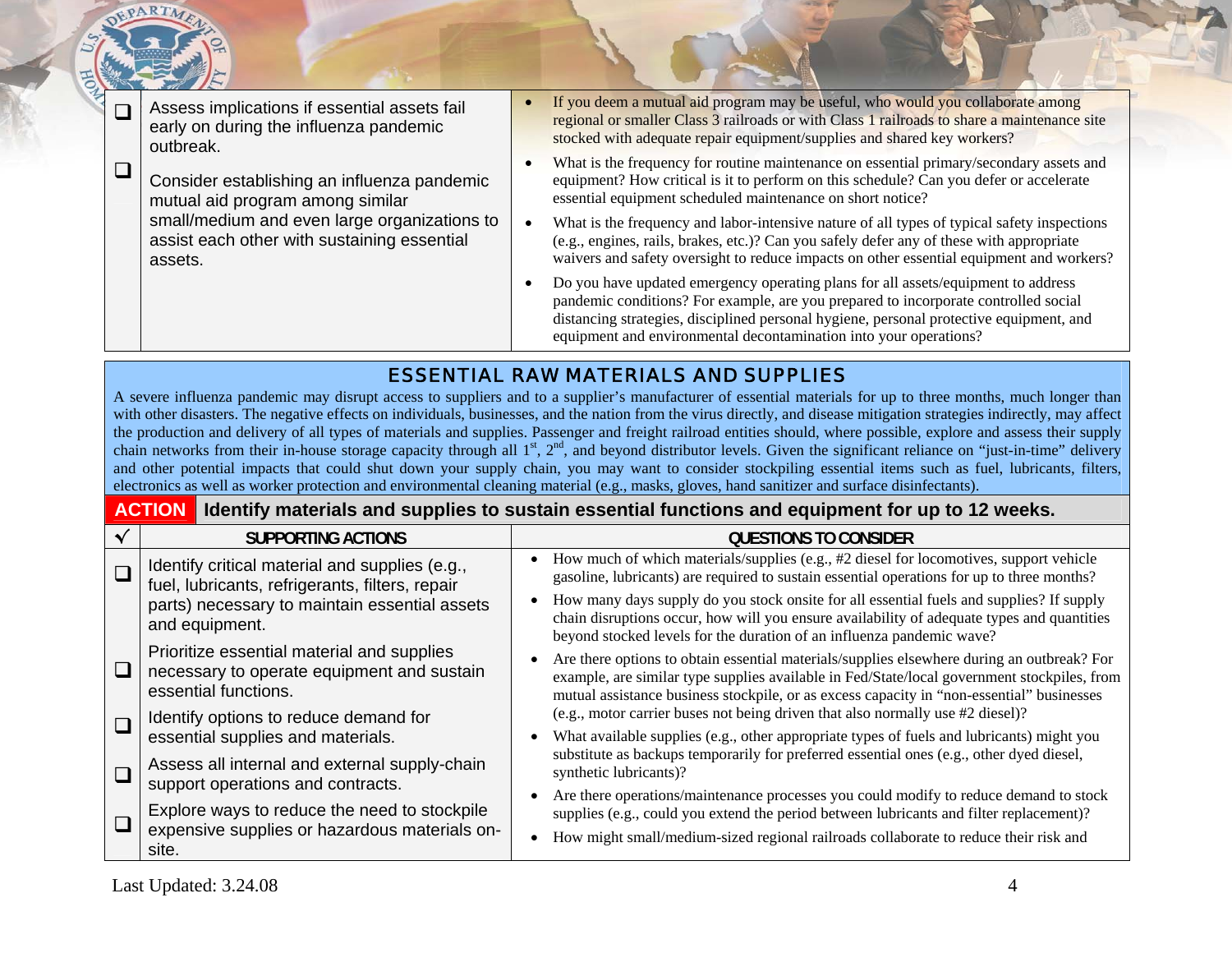|              | DEPARTA                                                                                                            |                                                                                                                                                                                                                                                                                                                                                                                                                                                                                                                                                                                                                                                                                                                                                                                 |
|--------------|--------------------------------------------------------------------------------------------------------------------|---------------------------------------------------------------------------------------------------------------------------------------------------------------------------------------------------------------------------------------------------------------------------------------------------------------------------------------------------------------------------------------------------------------------------------------------------------------------------------------------------------------------------------------------------------------------------------------------------------------------------------------------------------------------------------------------------------------------------------------------------------------------------------|
| $\Box$       | Assess costs to procure, stock, and/or ensure<br>delivery of essential materials.                                  | vulnerability for access to essential operational supplies and materials?<br>Are there new or additional procedures and supplies necessary to ensure passenger and<br>$\bullet$<br>worker areas are cleaned and disinfected between trips/shifts and load changes (e.g.,<br>review the latest OSHA www.osha.gov/Publications/influenza pandemic.html and NIOSH<br>www.cdc.gov/niosh/ guidance on cleaning materials and procedures)? For example, do<br>you have sufficient and appropriate cleaning solutions and trained cleaning crews to<br>disinfect the interior of railroad passenger cars?<br>What can you afford to stockpile; what must you stockpile? How do you fund these costs<br>(e.g., retained earnings, special disaster fund, and other government support)? |
|              | <b>ACTION</b>                                                                                                      | Determine the most effective ways to ensure an adequate supply of essential materials.                                                                                                                                                                                                                                                                                                                                                                                                                                                                                                                                                                                                                                                                                          |
| $\checkmark$ | <b>SUPPORTING ACTIONS</b>                                                                                          | <b>QUESTIONS TO CONSIDER</b>                                                                                                                                                                                                                                                                                                                                                                                                                                                                                                                                                                                                                                                                                                                                                    |
| $\Box$       | Identify physical/safety limitations in stocking<br>sufficient essential supplies/materials locally.               | Is there adequate space on-site at such as maintenance and rail yard support areas to safely<br>$\bullet$<br>and practically expand storage of fuels and supplies temporarily?                                                                                                                                                                                                                                                                                                                                                                                                                                                                                                                                                                                                  |
| $\Box$       | Identify a formal chain of command to ensure<br>someone is available to authorize major<br>emergency procurements. | Are open warehouses and lots or storage containers available locally on short notice to<br>$\bullet$<br>serve as temporary storage sites?<br>Can these essential materials and supplies be safely, legally, and practically stored at<br>$\bullet$<br>local/regional distribution centers or at dispersed sites along travel routes?                                                                                                                                                                                                                                                                                                                                                                                                                                            |
| $\Box$       | Identify additional security needs for expanded<br>and newly created high-value or at-risk<br>material stockpiles. | Have you authorized essential workers to expedite critical purchases of supplies and<br>$\bullet$<br>materials via credit card or purchase order when the supervisors may not be available?<br>To improve availability options, do you have pre-established contracts with multiple<br>$\bullet$                                                                                                                                                                                                                                                                                                                                                                                                                                                                                |
| $\Box$       | Identify potential risk through1st/2nd/3rd-order<br>vulnerabilities or unintended effects to supply                | vendors of essential supplies (e.g., multiple sources for the special batteries required as<br>backup power for crossing signals)?                                                                                                                                                                                                                                                                                                                                                                                                                                                                                                                                                                                                                                              |
|              | chain (i.e., who supplies your suppliers?).                                                                        | What happens if your supply chain cannot provide critical materials or supplies? How<br>$\bullet$<br>quickly would that affect your ability to provide essential services? How will you notify                                                                                                                                                                                                                                                                                                                                                                                                                                                                                                                                                                                  |
| $\Box$       | Coordinate with all supply-chain vendors and<br>normal support sites.                                              | customers, vendors, and government emergency response officials on potential impacts?<br>Have you integrated your planning with your local/regional suppliers and other railroads to<br>$\bullet$<br>promote priority support for your essential requirements (e.g., ensuring a level of priority<br>for fuel distribution; utilizing others' repair sites and fueling stations)?                                                                                                                                                                                                                                                                                                                                                                                               |
|              |                                                                                                                    | Are there vulnerabilities in the support to your primary suppliers and supply sites (e.g.,<br>$\bullet$<br>how resilient are those businesses upon which you rely; and those businesses which<br>support and supply your essential first tier suppliers)?                                                                                                                                                                                                                                                                                                                                                                                                                                                                                                                       |
|              |                                                                                                                    | How can you provide incentives for your essential suppliers and support contractors to<br>$\bullet$<br>become better prepared? For example, can you collaborate with contractors on pandemic<br>planning, integrate preparedness training and exercises, provide mutual aid on key shared<br>equipment and supplies, and potentially stipulate pandemic certification and validation in<br>all supply contracts?                                                                                                                                                                                                                                                                                                                                                                |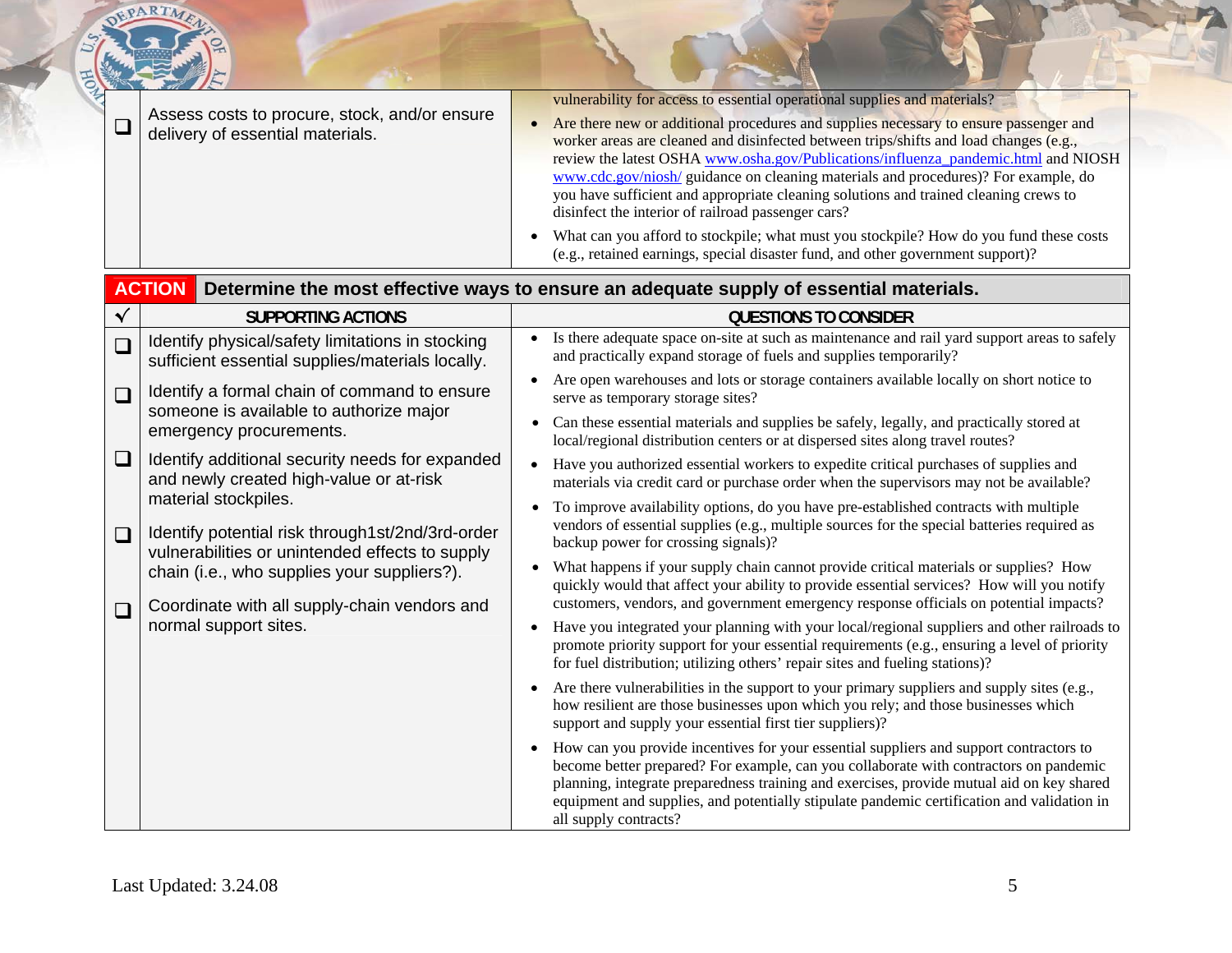

#### ESSENTIAL WORKERS

A severe influenza pandemic may cause extended absences for essential workers with workforce absenteeism approaching 40 percent. Complicating matters, the disease will strike randomly among employees from the boardroom to the mailroom. Implementing disciplined workplace personal hygiene and social distancing strategies may help reduce absentee rates for illness and other related reasons. Organizations may also consider stockpiling certain medical (e.g., for antiviral medications, see [www.pandemicflu.gov/vaccine/medantivirals.html\)](http://www.pandemicflu.gov/vaccine/medantivirals.html) and non-medical countermeasures, such as hand and surface disinfectants, gloves, and masks. A list of essential workers may likely include: *locomotive engineers*; r*ailroad conductors/brakemen*; *central yard operations; dispatchers and crew callers;* s*ignal and* s*witch operators; repair and maintenance technicians for fixed and mobile equipment, electronics., communications and railway; HR and other key business workers; health and safety personnel; security and police operations;*<sup>o</sup>*perational supervisors*; e*xecutive management.* 

|        | <b>ACTION</b><br>  Identify the types and numbers of workers critical to sustain essential functions.                                     |                                                                                                                                                                                                                                                                                         |  |  |  |
|--------|-------------------------------------------------------------------------------------------------------------------------------------------|-----------------------------------------------------------------------------------------------------------------------------------------------------------------------------------------------------------------------------------------------------------------------------------------|--|--|--|
|        | <b>SUPPORTING ACTIONS</b>                                                                                                                 | <b>QUESTIONS TO CONSIDER</b>                                                                                                                                                                                                                                                            |  |  |  |
| $\Box$ | Identify essential workers based on the<br>position/skills necessary to sustain essential<br>functions and equipment.                     | Have you identified the worker categories and specific workers who you need to operate and<br>maintain essential functions and equipment necessary to sustain your most essential services?<br>Have you communicated this to your workers, unions, and other appropriate organizations? |  |  |  |
| $\Box$ | Define the roles and responsibilities of                                                                                                  | Have you prioritized your essential workers to receive pandemic vaccine and other medical<br>countermeasures as they become available?                                                                                                                                                  |  |  |  |
|        | employees, labor organizations, staff,<br>supervisors, managers, and staff medical<br>personnel during an influenza pandemic.             | Are there constraints in employing union and non-union workers for specific tasks? For<br>example, can skilled railroad maintenance technicians serve as engineers temporarily, or can<br>non-union operators fill in for sick union operators?                                         |  |  |  |
| $\Box$ | Assess impacts from short-term and extended<br>absences by essential workers.                                                             | What different challenges do you face with full-time, part-time, or seasonal employees, and<br>$\bullet$<br>how will you address these in your planning and preparedness efforts?                                                                                                       |  |  |  |
| $\Box$ | Assess requirements given differences in<br>operational demands for essential workers<br>(e.g., off-site locomotive engineers vs. office- | Are there differences in your workforce by age and/or family status? For example, a<br>predominantly young workforce may have more school-age children, and would likely be<br>affected more profoundly by school closures and family self-quarantine.                                  |  |  |  |
|        | based dispatchers).                                                                                                                       | Do contractors provide in-house services for business functions or passenger support (e.g.,<br>$\bullet$<br>workplace/vehicle cleaning, equipment repair, computer support, and catering services)?                                                                                     |  |  |  |
| $\Box$ | Assess the options to obtain contractor<br>backup support on essential operations and<br>determine how quickly that can be started.       | What are the different workforce challenges for on-site vs. off-site and full-time vs. part-<br>time contractors to perform critical functions?                                                                                                                                         |  |  |  |
|        |                                                                                                                                           | What essential operations might you need to maintain temporarily through new or expanded<br>$\bullet$<br>external contract support (e.g., passenger waiting and rail supply stocks security)?                                                                                           |  |  |  |

#### **ACTION** Identify policies and procedures to ensure a safe workplace.

| <b>SUPPORTING ACTIONS</b>                                                                          | QUESTIONS TO CONSIDER                                                                                                                                                         |  |
|----------------------------------------------------------------------------------------------------|-------------------------------------------------------------------------------------------------------------------------------------------------------------------------------|--|
| Emphasize worker/workplace disease control/<br>protection. See: www.pandemicflu.gov/plan/workplace | Could and should you stockpile emergency supplies onsite (e.g., food, water) for<br>sequestered workers?                                                                      |  |
| planning/index.html<br>Implement process to screen employees and                                   | What may such as social distancing, equipment decontamination and enhanced personal<br>protection for passengers have on efficiency and effectiveness of railroad operations? |  |
| visitors at entrances to critical facilities.                                                      | Should you alter/enhance your worksite and vehicle (operator, passenger and freight areas)<br>cleaning procedures (www.osha.gov/Publications/influenza_pandemic.html)?        |  |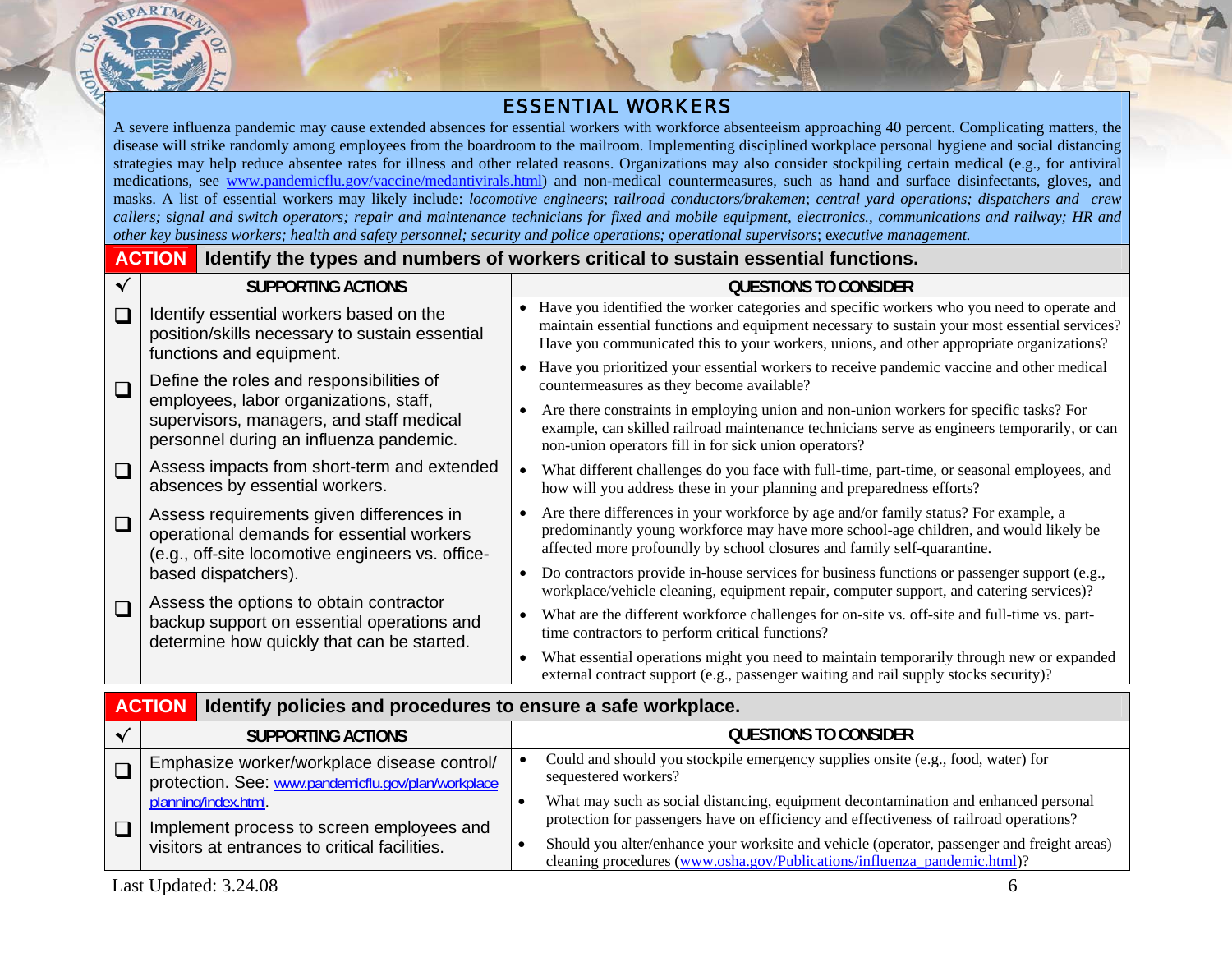|              | DEPARTA                                                                                                                                                                                                                       |                                                                                                                                                                                                                                                                                                                                                                                                                                                                                                                                                                                                                                                                                                                                                                                                                                                                                                                                                                                                                                                                                                                                                                                                                                                                                                                                                     |  |  |  |  |  |  |
|--------------|-------------------------------------------------------------------------------------------------------------------------------------------------------------------------------------------------------------------------------|-----------------------------------------------------------------------------------------------------------------------------------------------------------------------------------------------------------------------------------------------------------------------------------------------------------------------------------------------------------------------------------------------------------------------------------------------------------------------------------------------------------------------------------------------------------------------------------------------------------------------------------------------------------------------------------------------------------------------------------------------------------------------------------------------------------------------------------------------------------------------------------------------------------------------------------------------------------------------------------------------------------------------------------------------------------------------------------------------------------------------------------------------------------------------------------------------------------------------------------------------------------------------------------------------------------------------------------------------------|--|--|--|--|--|--|
| $\Box$       | Determine the types of Personal Protective<br>Equipment (PPE) that may be best for various<br>worker types and worksites. For information<br>on suggested PPE use, see:<br>www.osha.gov/Publications/influenza_pandemic.html. | How do you fund stocking worker and potentially passenger protection items such as masks<br>and cleaning materials, and possibly, with appropriate medical oversight and support, such<br>as antiviral medications?<br>What measures should be taken to protect passengers and other public interacting with rail<br>operations both to reduce possible disease transmission among passengers and others and to<br>protect rail workers from potentially ill passengers and others?<br>Have you reviewed and incorporated worker preparedness tasks for safety requirements like<br>mask and respirator training and fit testing in your plans based on OSHA requirements<br>(www.osha.gov/Publications/influenza pandemic.html)?<br>What impacts will disease protection options have on worker productivity? For example, can<br>workers use PPE for extended periods while operating a train? What are the impacts when<br>performing heavy physical labor (i.e., baggage and freight handling) if wearing PPE?<br>Have you considered closing non-critical common areas, such as break and lunchrooms, and<br>$\bullet$<br>ensuring workers do not commingle during shift changes?<br>How can worker safety and protection be improved during times when they are being<br>housed en route overnight and transported between train assignments? |  |  |  |  |  |  |
|              | <b>ACTION</b><br>Identify policies and procedures to protect and sustain workers during an influenza pandemic.                                                                                                                |                                                                                                                                                                                                                                                                                                                                                                                                                                                                                                                                                                                                                                                                                                                                                                                                                                                                                                                                                                                                                                                                                                                                                                                                                                                                                                                                                     |  |  |  |  |  |  |
| $\checkmark$ | <b>SUPPORTING ACTIONS</b>                                                                                                                                                                                                     | <b>QUESTIONS TO CONSIDER</b>                                                                                                                                                                                                                                                                                                                                                                                                                                                                                                                                                                                                                                                                                                                                                                                                                                                                                                                                                                                                                                                                                                                                                                                                                                                                                                                        |  |  |  |  |  |  |
|              |                                                                                                                                                                                                                               |                                                                                                                                                                                                                                                                                                                                                                                                                                                                                                                                                                                                                                                                                                                                                                                                                                                                                                                                                                                                                                                                                                                                                                                                                                                                                                                                                     |  |  |  |  |  |  |
| $\Box$<br>└  | Reduce demands on essential workers.<br>Temporarily augment essential worker ranks.                                                                                                                                           | Are there practical temporary options you can exploit to increase worker availability (e.g.,<br>extending shifts to 12 hours, adding focused overtime, and using other non-essential workers<br>both as essential replacements and to augment essential workers)?                                                                                                                                                                                                                                                                                                                                                                                                                                                                                                                                                                                                                                                                                                                                                                                                                                                                                                                                                                                                                                                                                   |  |  |  |  |  |  |
| $\Box$       | Coordinate with officials on using non-licensed<br>workers during an influenza pandemic.                                                                                                                                      | Can you send non-essential staff home to reduce disease transmission at the workplace?<br>$\bullet$<br>Have you considered extreme measures, such as sequestering essential workers onsite (e.g.,                                                                                                                                                                                                                                                                                                                                                                                                                                                                                                                                                                                                                                                                                                                                                                                                                                                                                                                                                                                                                                                                                                                                                   |  |  |  |  |  |  |
| $\Box$       | Consider, where practical, plans to have an<br>increased number of appropriate employees<br>work from a safer off-site location (i.e., home).                                                                                 | emergency operations, dispatch and essential repair personnel)?<br>Have you trained less essential workers (e.g., mailroom workers) to perform essential jobs<br>$\bullet$<br>(e.g., ticketing, dispatch) during an emergency?<br>Where practical have you cross-trained essential workers on other key technical functions                                                                                                                                                                                                                                                                                                                                                                                                                                                                                                                                                                                                                                                                                                                                                                                                                                                                                                                                                                                                                         |  |  |  |  |  |  |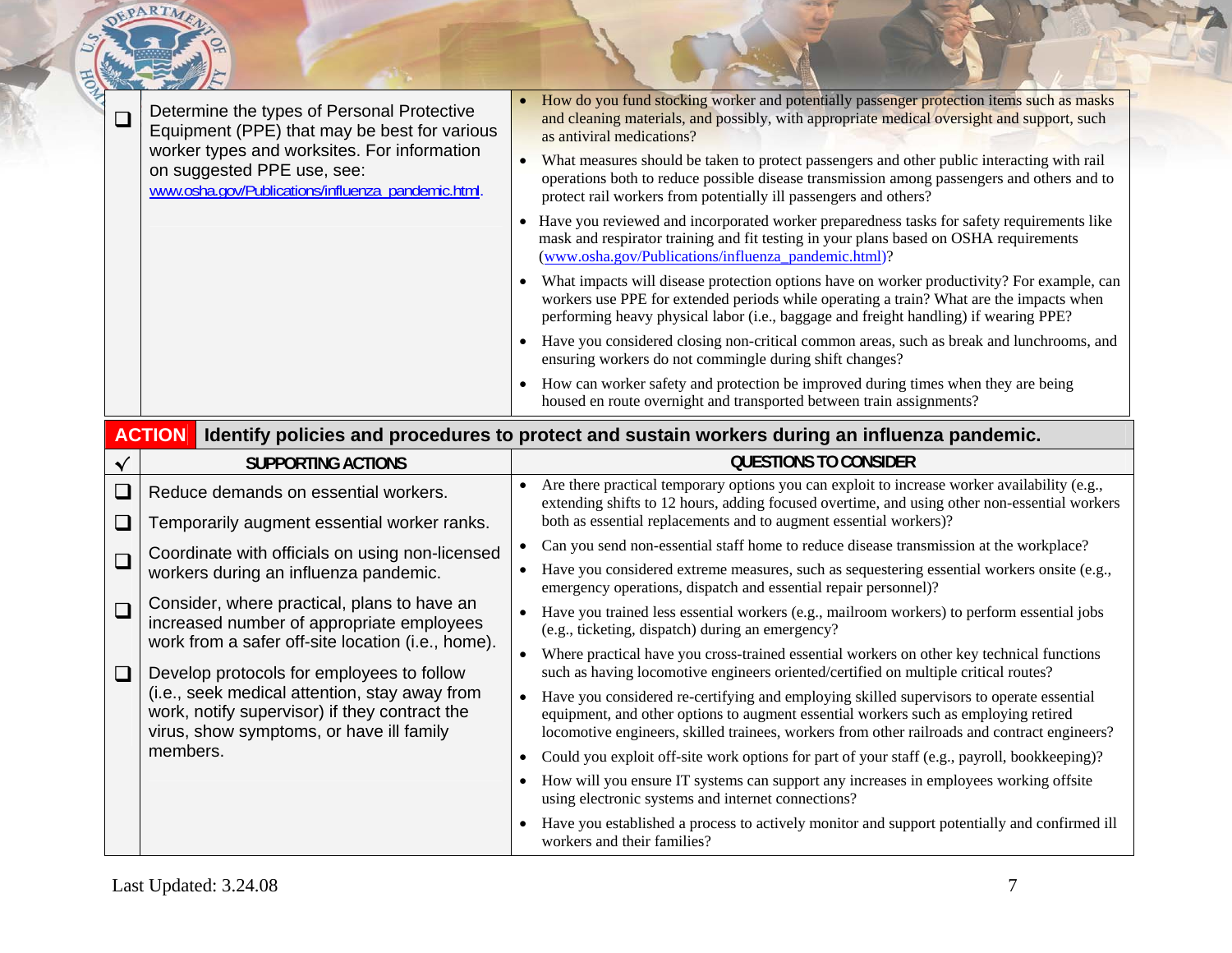

- • Have you established policies and provided equipment and training for workers in contact with passengers to screen for and manage potentially ill passengers, along with procedures to protect all passengers and fellow workers from possible disease transmission?
- •Have you considered establishing locations to screen workers before they begin their shift?
- $\bullet$  Can you separate workers from passengers during all operations, such as expanding Internet and other electronic means for ticket purchases?

|                                                                                       | <b>ACTION</b> Identify Human Resource (HR) and protective actions to sustain essential workforce.                                                                                                                                                 |  |  |  |
|---------------------------------------------------------------------------------------|---------------------------------------------------------------------------------------------------------------------------------------------------------------------------------------------------------------------------------------------------|--|--|--|
| <b>SUPPORTING ACTIONS</b>                                                             | <b>QUESTIONS TO CONSIDER</b>                                                                                                                                                                                                                      |  |  |  |
| Assess standard business HR policies and<br>procedures.                               | Have you adapted existing and/or developed sick leave policies to support ill workers and ill<br>worker family? (www.pandemicflu.gov/plan/community/commitigation.html)?                                                                          |  |  |  |
| Develop additional HR policies specific to                                            | Have you met with unions and other worker groups about implementing temporary policies?                                                                                                                                                           |  |  |  |
| pandemic response.                                                                    | Can and should the organization add pandemic-related provisions to its union/labor contracts                                                                                                                                                      |  |  |  |
| Identify likely legal considerations that may<br>arise from these new HR actions.     | to support temporary suspension of certain collective bargaining agreement provisions?<br>Have you communicated the risk and your potential response (i.e., crisis hotline) with<br>workers and their families about potential HR policy changes? |  |  |  |
| Develop plans and procedures that provide                                             | Have you identified possible actions to help reduce potential abuse of your leave policies?                                                                                                                                                       |  |  |  |
| support and assistance to employees' families.                                        | Have you identified legal and business effects from employing emergency HR policies?                                                                                                                                                              |  |  |  |
| Provide regular communication to all staff on<br>the latest pandemic recommendations. | Have you assessed relevant Federal, State, or local laws (e.g., Federal Medical Leave Act,<br>www.dol.gov/esa/whd/fmla/) governing extended emergency leave for employees?                                                                        |  |  |  |
|                                                                                       |                                                                                                                                                                                                                                                   |  |  |  |

# ESSENTIAL INTERDEPENDENCIES

When an influenza pandemic strikes, it will affect all sectors of society. Preparedness and response will require a coordinated nation-wide response, including Federal, State, and local governments and most importantly the private sector. To enable a swift pandemic response and recovery, the Railroad Sub-Sector must identify and be able to sustain the essential interdependencies it supports and relies upon within and across sectors. Interdependencies requiring advanced coordination include support from municipal utilities, businesses, government health, safety and emergency response agencies, as well as essential goods and services from others such as fuel, electricity, healthcare, telecommunications, and emergency first responders.

#### **ACTIONIdentify the interdependent relationships and take actions to sustain this essential support.**

| <b>SUPPORTING ACTIONS</b>                                                                                                                                                              | <b>QUESTIONS TO CONSIDER</b>                                                                                                                                                                                                                                                    |
|----------------------------------------------------------------------------------------------------------------------------------------------------------------------------------------|---------------------------------------------------------------------------------------------------------------------------------------------------------------------------------------------------------------------------------------------------------------------------------|
| Assess sector and external cross-sector<br>essential service support requirements.                                                                                                     | What Transportation sub-sectors (e.g., local and long-haul trucking and maritime) do you<br>rely on most for sustaining the movement of essential products, and vice versa? How can you<br>enhance resilience within those sub-sectors?                                         |
| Assess the capability of the sub-sector's<br>associations and government alert networks,<br>as well as other informal mutual aid and<br>assistance networks to reduce vulnerabilities. | What other critical sectors (e.g., Communications, Emergency Services, Water, and Food) do<br>you depend on most to sustain essential operations? What can you do to enhance resilience<br>within those Sectors and at the interface points with those other Sector operations? |
| Work with partners (e.g., public health officials,<br>first responders), who support and rely on you.                                                                                  | Have you coordinated your support priority from entities inside and outside of your Sector<br>(e.g., hotels and taxis for deadhead crew support; Railinc operations; fuel suppliers, and<br>contractor support for wrecking crews and intermodal operations)?                   |
|                                                                                                                                                                                        | What critical customers (e.g., electrical generation plants and water treatment utilities)                                                                                                                                                                                      |
| Last Updated: 3.24.08                                                                                                                                                                  |                                                                                                                                                                                                                                                                                 |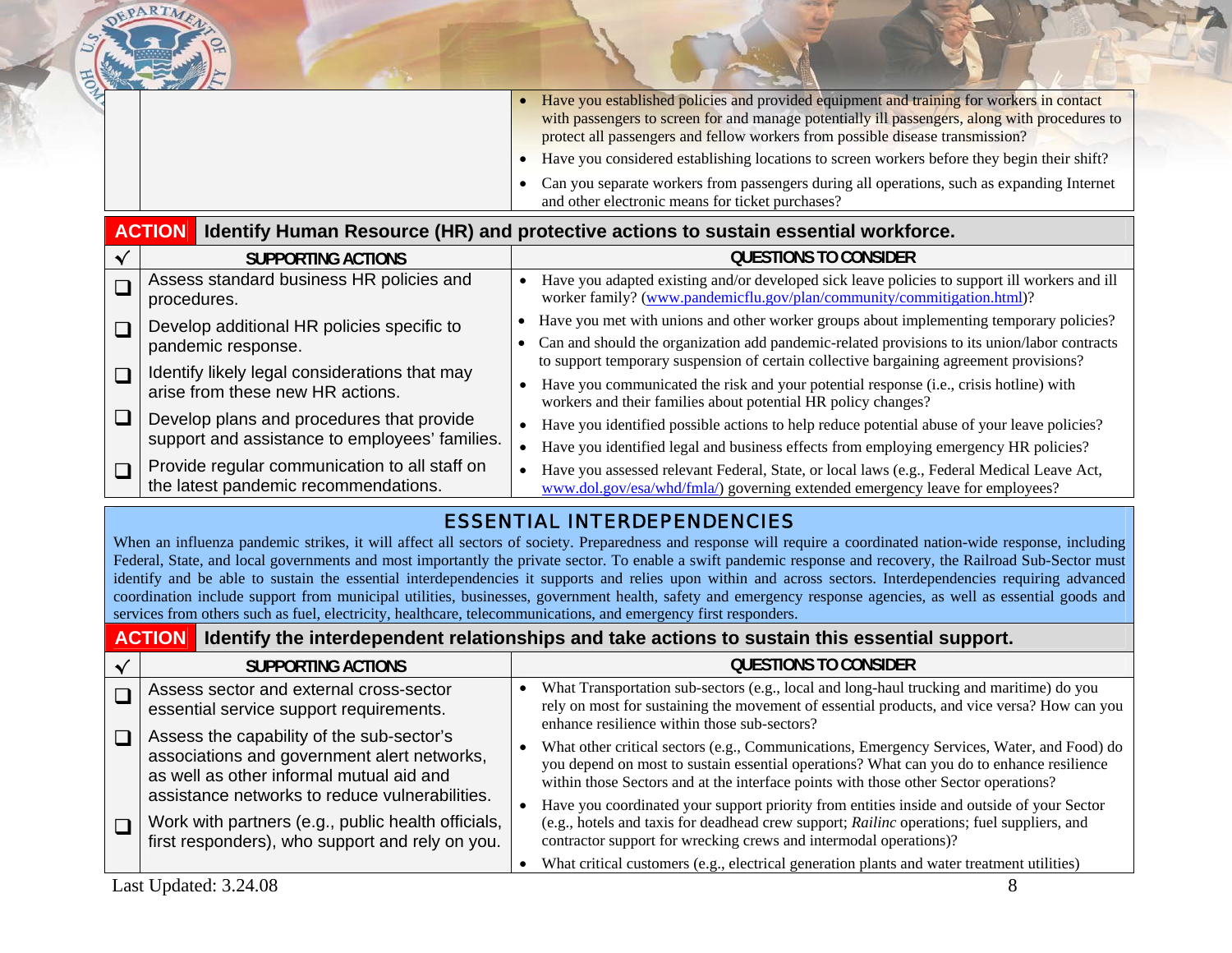|              | DEPARTM                                                                                                                                                                                   |                                                                                                                                                                                                                                                                                                                                                                                                                                                                                                                                                                                                                                                                                                                                                                                                         |
|--------------|-------------------------------------------------------------------------------------------------------------------------------------------------------------------------------------------|---------------------------------------------------------------------------------------------------------------------------------------------------------------------------------------------------------------------------------------------------------------------------------------------------------------------------------------------------------------------------------------------------------------------------------------------------------------------------------------------------------------------------------------------------------------------------------------------------------------------------------------------------------------------------------------------------------------------------------------------------------------------------------------------------------|
|              | Consider developing joint operational plans<br>with service providers, suppliers, and<br>customers.                                                                                       | depend most on your rail operations? What should you do to prioritize support for them?<br>Can you reduce reliance on municipal and cross-sector support? For example, can you work<br>with similar and interdependent organizations to create a mutual support pact for sharing<br>backup power generation equipment, critical supplies, and workers?<br>Have you integrated your influenza pandemic plans into relevant State and community<br>preparedness processes? Have you integrated them with key sector and cross-sector plans?<br>Do you participate in public or private pandemic influenza planning/response training and<br>exercises?                                                                                                                                                    |
|              | identify issues that may be appropriate to address before and during an influenza pandemic.<br><b>ACTION</b>                                                                              | <b>REGULATORY ISSUES</b><br>In response to an influenza pandemic, the government may provide direct support in the form of vaccines, antiviral medications, and personal protection supplies<br>for essential workers; priority and clearances for an organization's supply deliveries; on-site public safety and physical security augmentation. Indirect support<br>may come from governmental relief and waivers from sector-specific regulatory requirements. It is important to understand clearly that public and private sector<br>entities should not rely on possible regulatory relief and/or waivers in their influenza pandemic planning. Early discussions however with regulatory officials can<br>Identify Federal, State, and local regulatory requirements that may affect operations. |
| $\checkmark$ | <b>SUPPORTING ACTIONS</b>                                                                                                                                                                 | <b>QUESTIONS TO CONSIDER</b>                                                                                                                                                                                                                                                                                                                                                                                                                                                                                                                                                                                                                                                                                                                                                                            |
| $\Box$       | Identify regulations that, if temporarily<br>modified, would reduce the impact on critical<br>functions, resources, and workers.                                                          | Are there direct/indirect impacts on your operations that should be addressed, such as<br>enacting temporary safety policies (e.g., authorities for railroad police to manage ill<br>passengers; government mandated social distancing procedures for railroad passenger<br>operations); and enhancing enforcement of existing regulations (e.g., fuel price gouging)?                                                                                                                                                                                                                                                                                                                                                                                                                                  |
| $\Box$       | Identify direct and indirect government support<br>options that may be necessary to sustain<br>organizations or the sector.                                                               | What are the potential impacts resulting from government response actions and cross-<br>jurisdictional differences in response (e.g., possible quarantine of specific communities;<br>widespread or localized travel restrictions affecting the ability to efficiently relocate<br>deadheaded train crews)?                                                                                                                                                                                                                                                                                                                                                                                                                                                                                             |
| $\Box$       | Coordinate possible direct and indirect support<br>and specific regulatory constraints and relief<br>options in advance with the appropriate<br>Federal/State/local government officials. | Are there potential temporary worker and workforce regulatory challenges specific to an<br>influenza pandemic that should be considered? Are there temporary regulatory waivers to<br>consider in addressing these challenges and sustaining essential operations (e.g., extended<br>hours of service; inspection requirements for cars and engines; power brake regulations;<br>certification experience for engineers; track safety inspection standards)?                                                                                                                                                                                                                                                                                                                                            |
| ⊔            | Communicate potential relief actions in<br>advance to workers, supporting businesses.<br>insurance carriers and customers.                                                                | If necessary, who will identify and mandate the Federal/State/regional/local priorities for<br>those essential goods to be transported by rail, and how will these be coordinated with the<br>railroads in a timely manner?<br>How will Federal/State/ local governments coordinate and communicate updated information<br>on the evolving pandemic influenza, on the trigger points and actions to be taken by<br>government and the private sector and on any changes in government support and priorities?<br>What issues may arise from temporarily modifying safety/licensing procedures that railroads<br>must plan to offset (e.g., insurance carrier restrictions, and greater monitoring of operators<br>who may be allowed to exceed hours of service)?                                       |